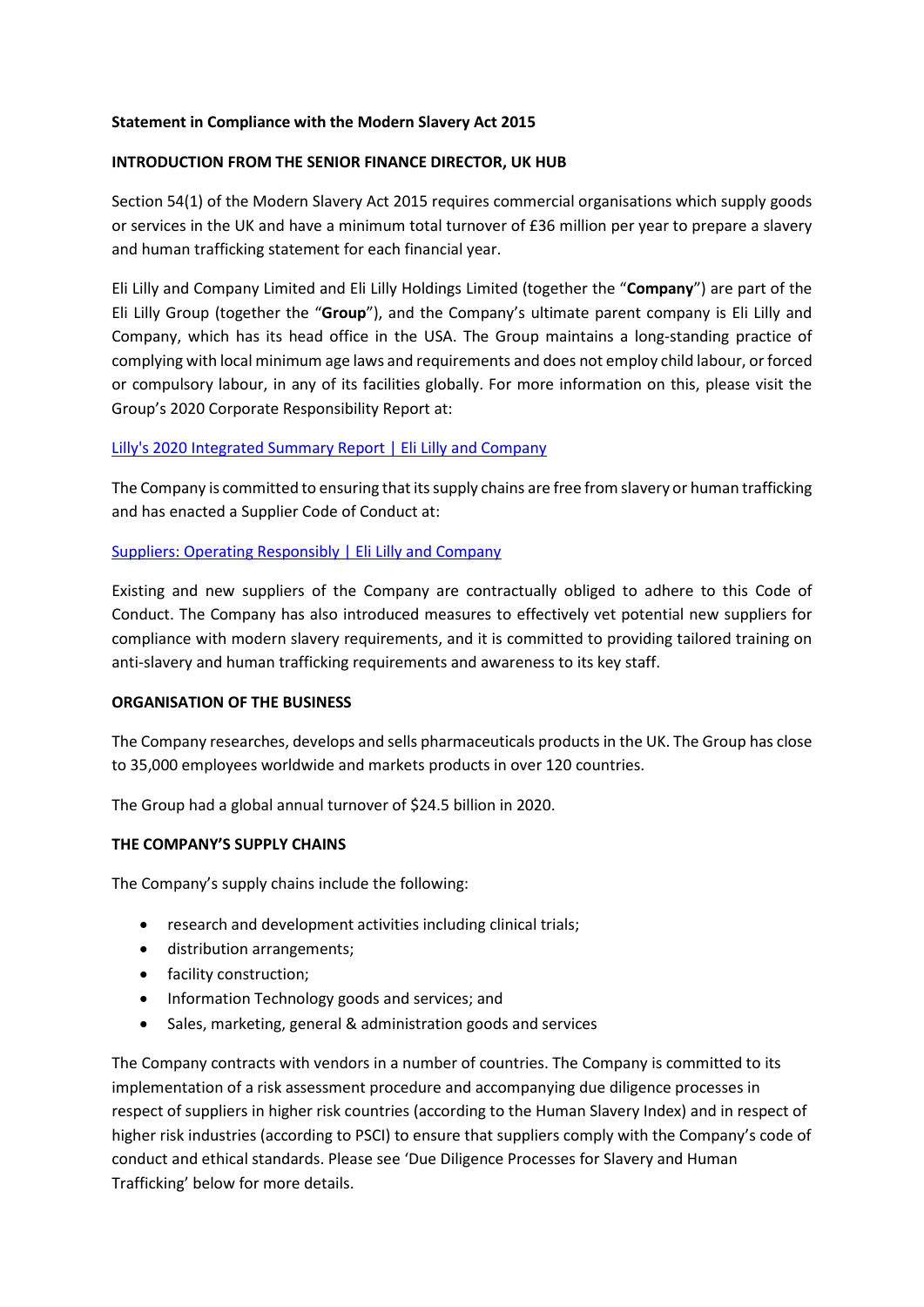### **THE COMPANY'S POLICIES ON SLAVERY AND HUMAN TRAFFICKING**

The Company is committed to ensuring that there is no modern slavery or human trafficking in its supply chains or in any part of the Company's business. The Company's Supplier Code of Conduct 'Operating Responsibly' outlines its expectation that suppliers will respect and abide by the Company's human rights standards to ensure that slavery and human trafficking is not taking place anywhere in the Company's supply chains:

# [Supplier Resources | Eli Lilly and Company](https://www.lilly.com/suppliers/supplier-resources)

The Group is also a participant in the industry group Pharmaceutical Supply Chain Initiative ("**PSCI**") and has adopted the PSCI principles for responsible supply chain management. The PSCI principles are designed to align with the principles of the United Nations Global Impact; they represent high-level expectations set for industry suppliers in the areas of ethics, labour, health and safety, the environment and related management systems. The Company's Supplier Code of Conduct reflects the PSCI principles. To view the PSCI principles, please visit:

# <https://pscinitiative.org/principles>

#### **DUE DILIGENCE PROCESSES FOR SLAVERY AND HUMAN TRAFFICKING**

As part of the Company's initiative to identify and mitigate risk it:

- carries out an annual risk analysis of its current UK supply base, focussing on segmenting current suppliers by geography and industry risk;
- risk assessed the Company's industry;
- mapped its current supply chain suppliers;
- benchmarked external best practices and published reports on preventing slavery and human trafficking in the supply chain; and
- ensured that all current suppliers above a very low materiality of spend which fall into both the overlapping higher geographical risk and higher industry risk segment were subject to site visits and accompanying audits within the last two years with repeat visits at least every two years.

The Company implemented an initial risk assessment system for potential new suppliers, with a view to identifying certain key indicators which assists the Company in determining the level of modern slavery risk associated with that supplier and the appropriate level of due diligence to be carried out. Potential new suppliers identified in the higher risk geography and higher risk industry overlap will be subject to increased scrutiny. Such further due diligence may include site visits which may include environmental, health & safety, quality and sustainability audits. These key indicators include:

- the country in which the supplier is based and its ranking on the Global Slavery Index;
- the services or goods which the supplier provides; and
- the supplier's relationships with suppliers and others, including trade unions and other bodies representing workers.

The Company has also implemented an ongoing risk assessment system for its existing supply chains based on the key indicators outlined above. If an existing supplier presents a modern slavery risk based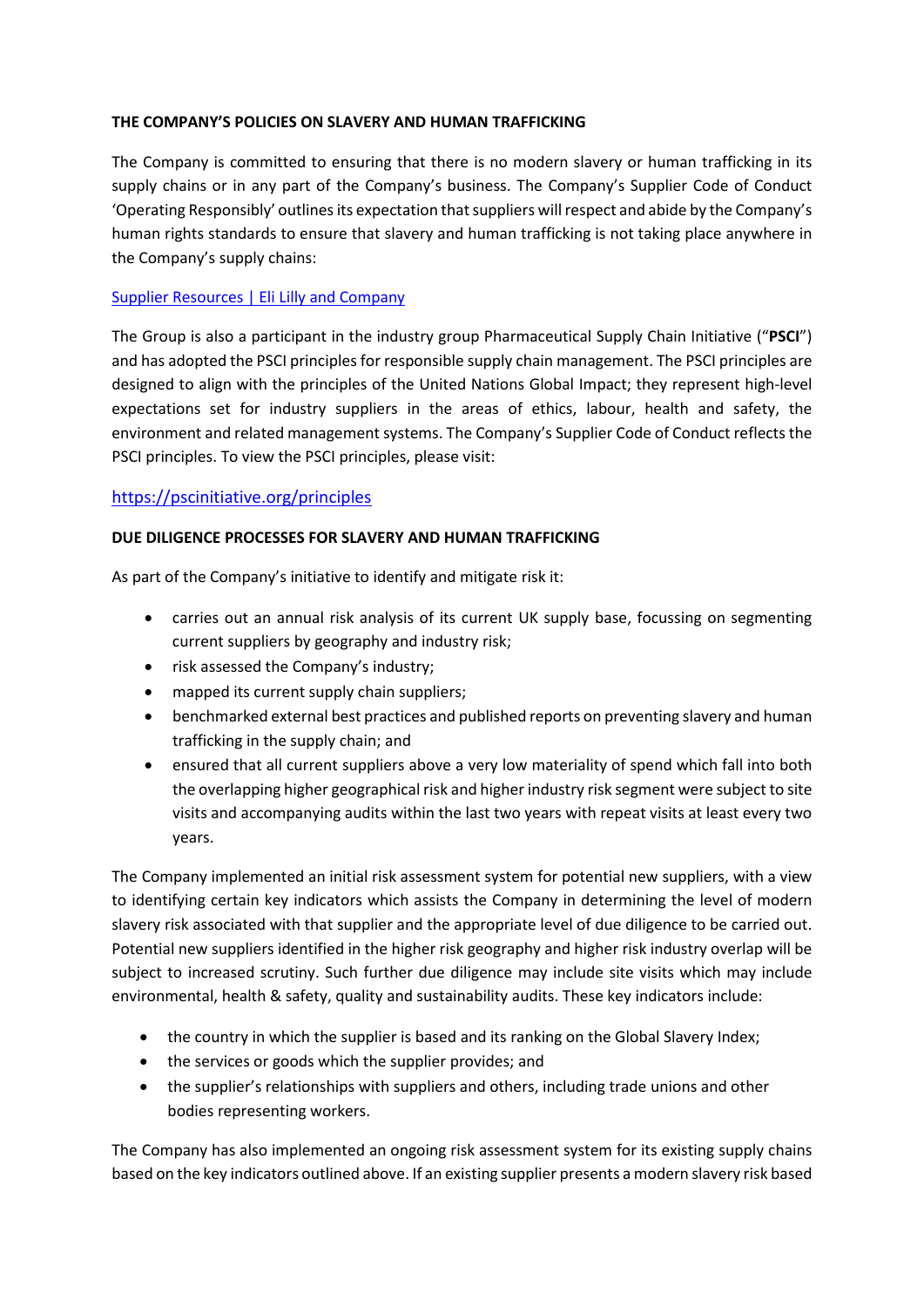on those factors, the Company will review the arrangements with that supplier and conduct further due diligence to assess the extent to which that supplier complies with anti-slavery requirements.

## **SUPPLIER ADHERENCE TO THE COMPANY'S VALUES AND ETHICS**

The Company has zero tolerance to slavery and human trafficking. To ensure all those in the Company's supply chain and contractors comply with the Company's values, all agreements with suppliers require that suppliers represent and warrant to the Company that they comply with all applicable laws and regulations. For any supplier not meeting the Company's expectations under its contractual arrangements, the Company reserves the right to terminate the agreement.

In addition, the Company requires that all suppliers comply with the Company's Supplier Code of Business Conduct: 'Operating Responsibly'.

The Company has a dedicated compliance team, which consists of involvement from the following departments:

- Legal;
- Quality;
- Audit, ethics and compliance;
- Human resources; and
- Finance and Procurement.

The Company follows Ethical Procurement Practices and its Procurement and Sourcing staff are given extensive specific training in this area, including 'Ethical Interactions with External Parties' and 'Dealing With Suppliers'. All Procurement and Sourcing employees are regularly made aware of Anti-Slavery and Human Trafficking considerations when interacting with suppliers. Additionally, the Company's Financial Responsibility and Authorisation Policy requires Procurement to be engaged in transactions over a certain material spend threshold.

Company employees must also comply with all Company policies and procedures, and all laws and regulations that apply to Company business operations, and are trained annually on these considerations as a mandatory training requirement. Any violations of this policy are subject to disciplinary measures including dismissal as appropriate.

The Company also has in place systems to protect whistle blowers:

[Speaking Up: No Retaliation \(lilly.com\)](https://now.lilly.com/policies/policies-and-procedures/speaking-up-no-retaliation)

# [Contact Us | Eli Lilly and Company](https://www.lilly.com/contact-us)

This policy encourages Company staff to report known or suspected issues, concerns, or behaviour that could harm the Company or those it serves and reiterates that retaliation for whistleblowing is not tolerated.

#### **THE COMPANY'S EFFECTIVENESS IN COMBATING SLAVERY AND HUMAN TRAFFICKING**